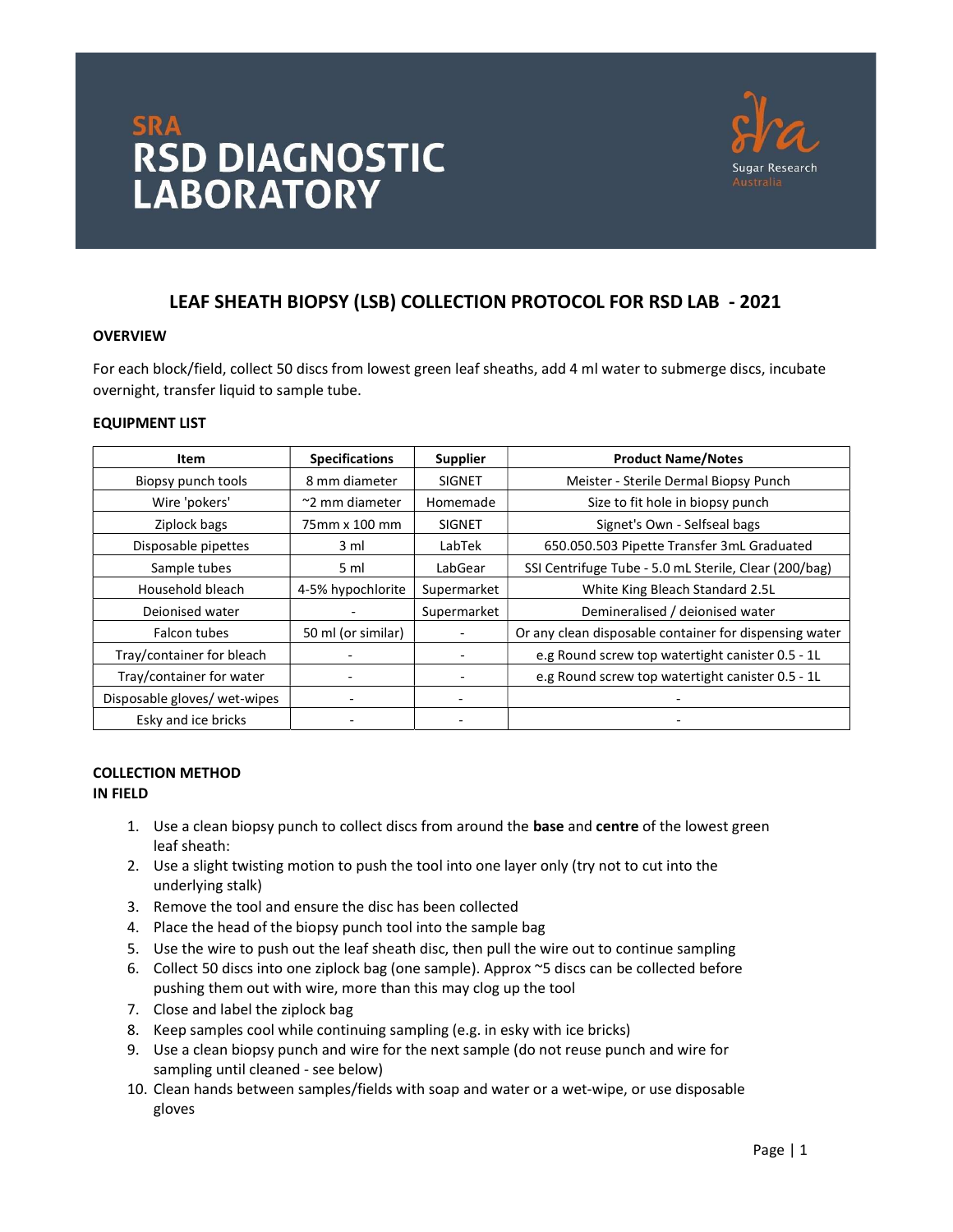# IN OFFICE/LAB

- 1. After collecting samples for the day, add water to the LSB sample bags:
- 2. In a clean working area, pour deionised water into a clean falcon tube or clean beaker/container ( you will need 4 ml per sample e.g. for 10 samples, add a little over 40 ml)
- 3. Carefully open sample bag
- 4. Using a disposable pipette, carefully transfer 4 ml deionised water into the sample bag over the leaf discs, ensuring the pipette tip does NOT touch the sample bag (dispose of the pipette if it touches the bag to prevent cross-contamination into the next sample)
- 5. Ensure all discs are submerged in water at the bottom of the bag
- 6. Keeping the sample bags upright rather than laying flat will help keep the discs submerged in water (using a bulldog clip, or by placing the bags in a small container)
- 7. Incubate sample bags overnight (16 24 hrs) in the fridge (4 degrees) no longer than 24 hrs
- 8. The next day, the liquid suspension will need to be transferred to 5 ml tubes for sending to the RSD lab:
- 9. Set up a tube rack with one new 5 ml tube for each sample
- 10. Using a pipette, transfer the maximum volume of liquid from each sample bag into the labelled tube (approx. 3 ml, as the discs will absorb some water) and close lids
- 11. Use a new pipette for each sample
- 12. Freeze samples upright to prevent lids popping open, deliver/post to RSD lab for testing

# METHOD FOR CLEANING EQUIPMENT

# **OVERVIEW**

- 1. Soak in bleach for 5 10 mins (10% solution of household bleach = approx. 0.4-0.6% hypochlorite)
- 2. Rinse thoroughly with water

# METHOD DETAILS

- 1. Make up a fresh 10% bleach solution by diluting 1 part household bleach (usually 4 % 6% hypochlorite) to 9 parts tap water
- 2. E.g. Add 100 ml bleach to 900 ml water to make up 1 L of diluted bleach solution
- 3. If necessary, first rinse sampling equipment (biopsy punches, wire) to remove any leaf material
- 4. Place equipment in a tray or bucket of 10% bleach solution to submerge (round canisters with watertight screw-top lids are handy for in the field/utes)
- 5. Keep in bleach for 5 10 minutes (do not leave for too long in bleach as the metal will corrode)
- 6. Transfer to a second tray/bucket of clean water to rinse off the bleach
- 7. Transfer to a clean rack or paper towel to dry
- 9. The biopsy punches and wire are now ready to reuse (keep in a clean bag or container)

Note: A fresh bleach solution needs to be made up each day, as the chlorine will evaporate over time and will become less effective.